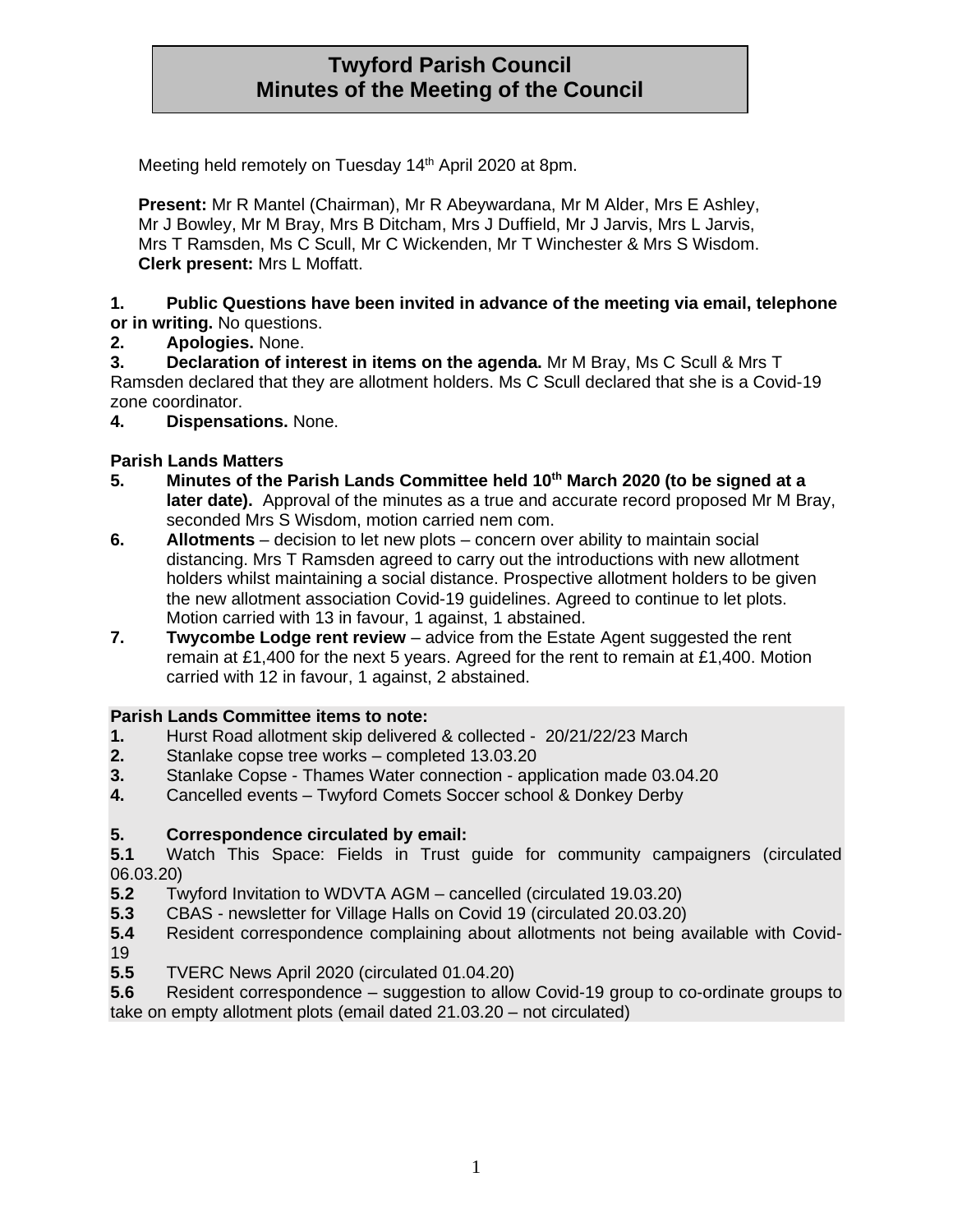## **Full Council Matters**

**8. Minutes of the Full Council meeting held on 7 th April 2020 (to be signed at a later date).** Approval of the minutes as a true and accurate record proposed Mrs B Ditcham, seconded Mrs S Wisdom, motion carried 14 in favour, 1 against.

**9. To consider virtual meeting remote access to the press and public in line with the new regulations.** The requirements include provision for them to attend by electronic means, including telephone conference, video conference, live webcasts and live interactive streaming. [Clerk suggestion to make the remote meeting accessible to members of the press and public following a written/email request. The access codes would be emailed immediately prior to the meeting. Procedure to be detailed on each agenda.] Discussion took place. Agreed for the clerk to investigate the options of Zoom / Zoom webinar / live feed to you tube. To report back next week.

**10. Decision to cancel the 2020 Annual Parish Meeting** Mrs B Ditcham proposed cancelling the Annual Parish Meeting, Mrs E Ashley seconded, motion carried 13 for, 2 against. Clerk to make a press release to this effect.

# **11. Decision as to whether to hold a 2020 Annual Meeting of the Council**

[HALC advice: The Council is not required to hold an Annual Council Meeting in May 2020, but it may choose too, and this can be a virtual meeting. If the Council decide not to hold an Annual Council Meeting during May 2020, the current Chair and Vice Chair remain in place until the next Annual Meeting of the Parish Council.] The Clerk described the three options: (1) to hold a virtual Annual Meeting of the Council in May (2) to hold the meeting when able to in person (3) to not hold a 2020 Annual Meeting with the next one being May 2021.

Mr J Jarvis proposed waiting until the meeting can be held in person, motion seconded Mrs B Ditcham.

Mr C Wickenden proposed an amendment to hold the Annual meeting of the Council in September, seconded Mrs S Wisdom.

Vote taken on the original proposal to delay the Annual Meeting of the Council until it can be held in person. Motion carried with 10 in favour, 4 against, 1 abstained.

## **12. Communication & liaison with other groups within the Parish**

• For the Council to consider writing a letter of support to the Twyford Covid-19 volunteers. Unanimously agreed for the Clerk to compose an open letter of thanks to be posted on the website, facebook page and sent to the Covid-19 volunteers.

## **13. Covid-19 – Twyford - group report and review of actions**

- Mr C Wickenden to liaise with the Woodley foodbank Mr C Wickenden reported that he will follow up as to whether the foodbank require any help in terms of funding, distribution and to find out how many families in Twyford are being helped.
- Mrs T Ramsden to liaise with the support group to find out the work they are doing to improve morale – awaiting response.
- Mrs S Wisdom to liaise with Sally Castle regarding the Sketchbook of Reflection idea awaiting response.
- To look at a Community Resilience program and co-ordinate positive activities to help with residents mental health. Possible activity could be a Twyford Art competition. Agreed to form a working group comprised of Mr R Abeywardana, Mrs B Ditcham, Mrs T Ramsden, Mr C Wickenden & Mrs S Wisdom. Ideas were for record of activities and events, future exhibition, journals or films to go on website, 'stay at home and draw', Instagram page - 'What makes you happy', kids superhero competition. Agreed to report back next week.
- For the Council to explore funding opportunities for Covid-19 in order to support Twyford residents - no report.

## **14. Covid-19 website page**

• For the Council to co-ordinate and support the Covid-19 activities and use the website to signpost residents and show that the Council are active. Ongoing.